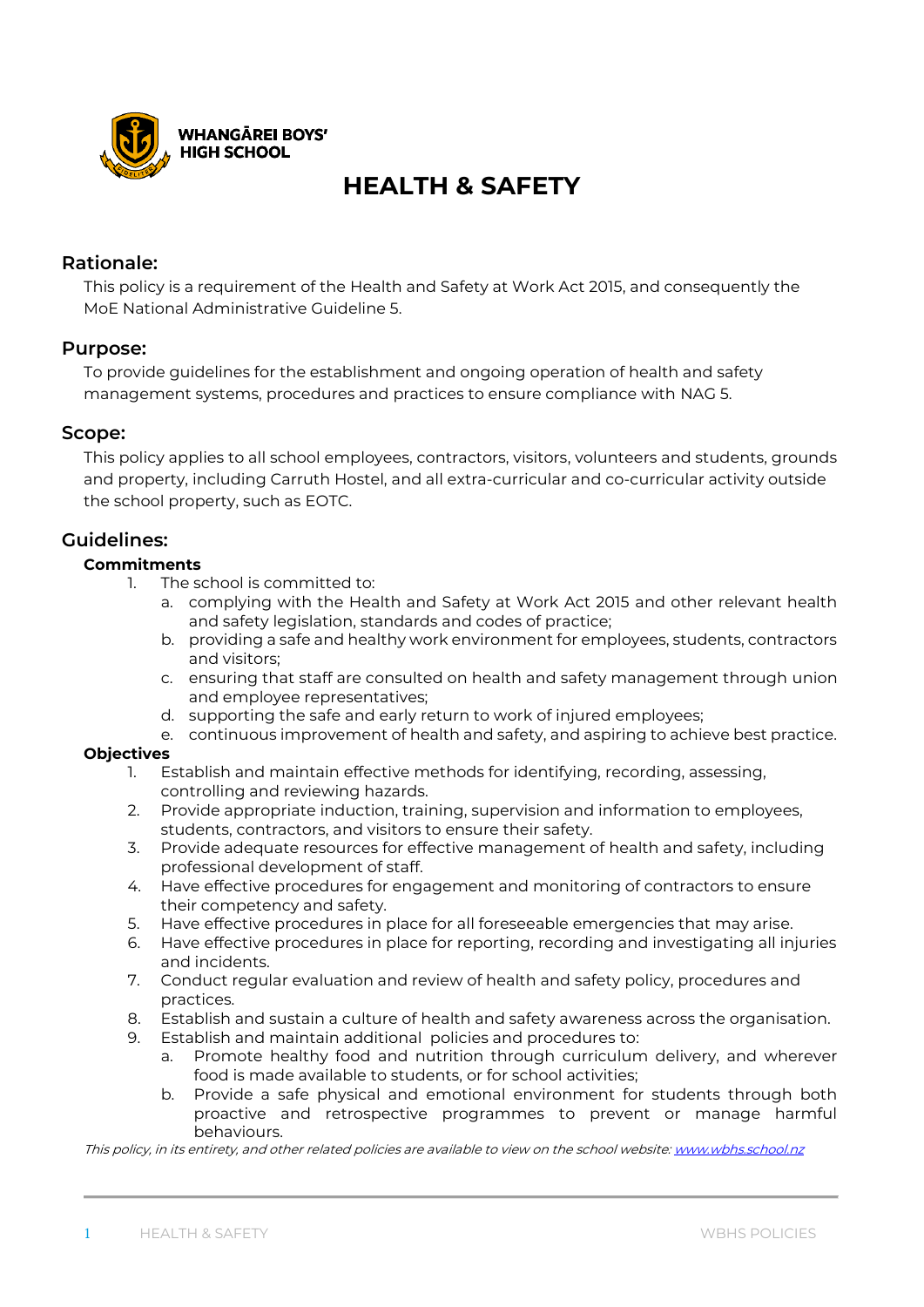

## **HEALTH & SAFETY**

#### **Responsibilities**

- 10. The Board of Trustees shall review this policy annually.
- 11. The Principal, Senior Management team and Extended Management Group are accountable for implementing this policy. This will be measured via annual performance reviews.
- 12. Each manager (i.e. Heads of Faculties, Heads of Departments, support services managers and Director of Boarding) is accountable, in his or her area of responsibility, for:
	- a. The provision and maintenance of the workplace in a safe condition;
	- b. Involvement in the development, promotion and implementation of health and safety policies and procedures;
	- c. Training employees in the safe performance of their assigned duties and tasks;
	- d. The provision of resources to meet the health and safety commitments and objectives;
	- e. Timely and accurate reporting, recording and investigation of incidents and hazards;
	- f. Monitoring and managing employee workload and work-related stress.
- 13. Employees are to:
	- a. Take all practicable steps to ensure the safety of themselves and others in the workplace;
	- b. Follow all health and safety policies and procedures;
	- c. Report all known or observed hazards and incidents to their immediate supervisor, or manager for investigation, (including those that have been fixed).

### **Related Policies:**

- 1. Young Person Harm & Neglect
- 2. Drugs, alcohol and other mind-altering substances
- 3. Education outside the Classroom
- 4. Food and Nutrition
- 5. Hire of School Facilities
- 6. Safe School
- 7. Sexual Harassment
- 8. Smokefree
- 9. Swimming Pool Operation and use
- 10. School Vans
- 11. Inclusive Learning
- 12. Protected Disclosures
- 13. Respecting Cultural Diversity
- 14. Seclusion and Physical Restraint
- 15. Surveillance, Search & Seizure